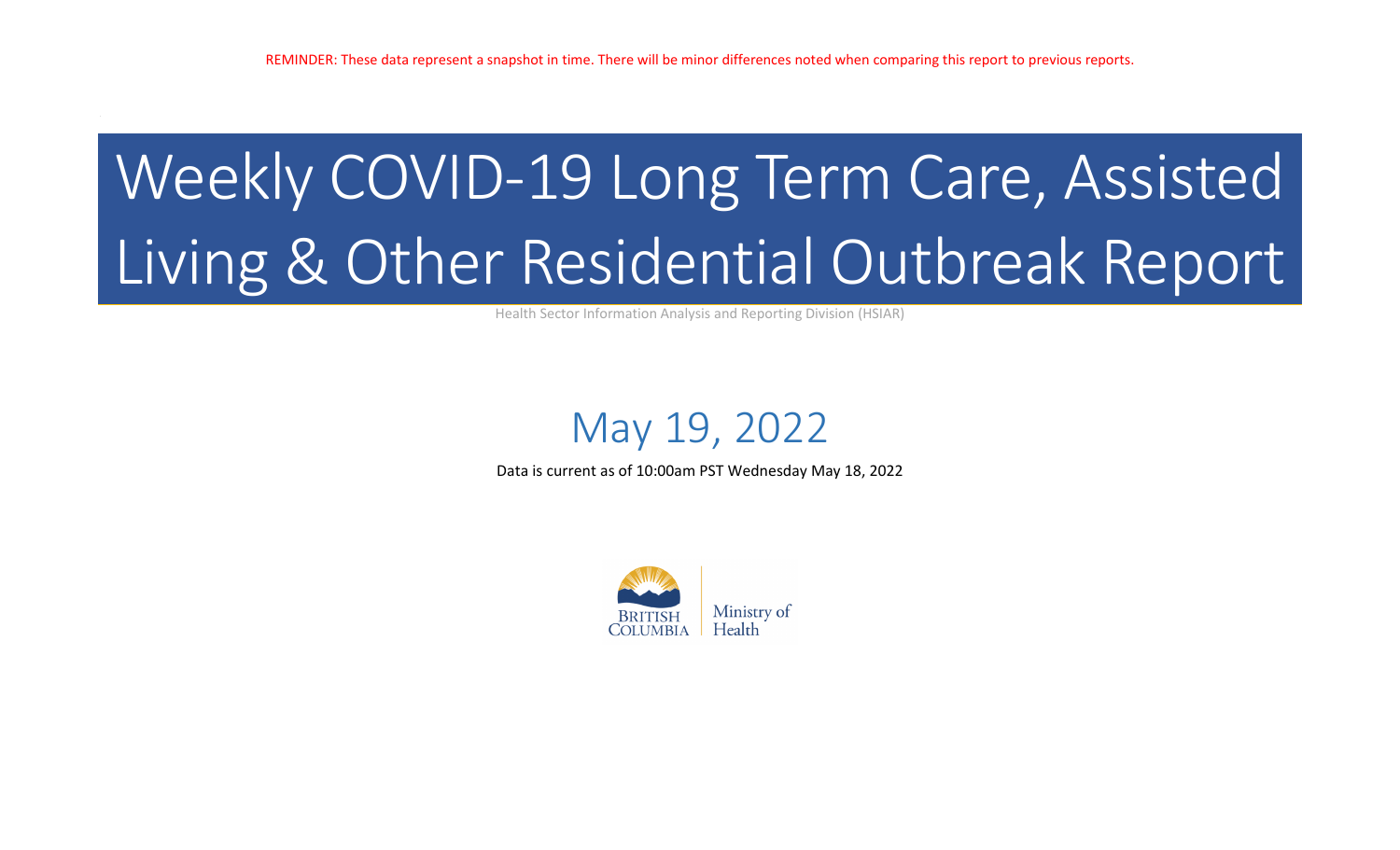### **Table of Contents**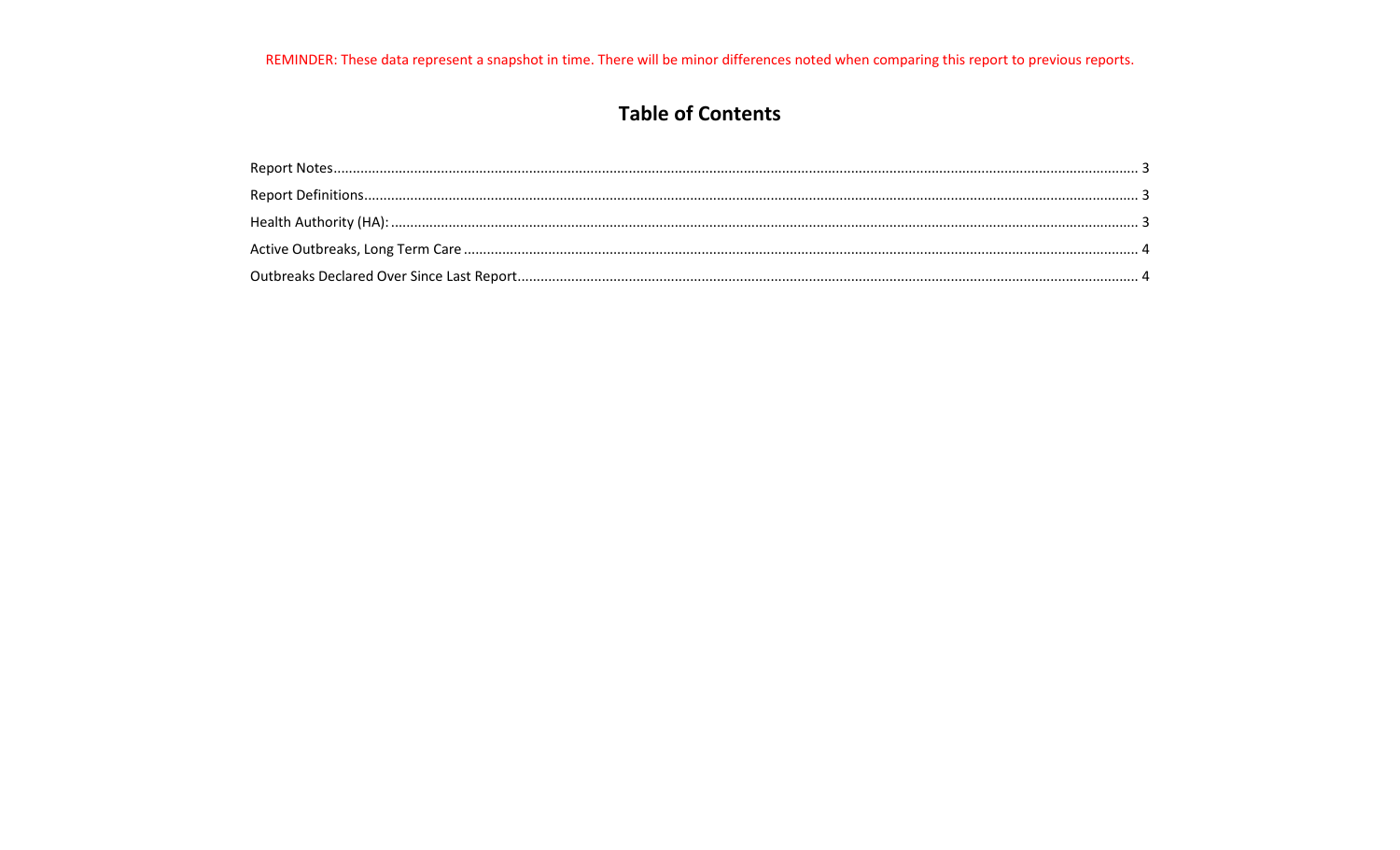#### **Report Notes**

- Outbreaks that are **bolded** are newly declared outbreaks during this reporting period.
- Data Source: As of April 2, 2022, data on Health Authority outbreaks are compiled from cumulative aggregate outbreak files provided by the Health Authorities to BCCDC. These files are current as of 10am every Wednesday.
- Case counts and deaths include PCR and Rapid Antigen Testing positive cases for outbreaks reported by Vancouver Coastal Health. Case counts and deaths include PCR and Rapid Antigen Testing positive cases, and suspect reinfections for outbreaks reported by Interior Health Authority. Case counts include PCR positive cases only for outbreaks not reported by Vancouver Coastal Health, Fraser Health and Interior Health Authority. Case counts and deaths include PCR and Rapid Antigen Testing positive cases, and suspect reinfections for outbreaks reported by Fraser Health Authority as of April 2, 2022. Cases with unknown role are included in the case count for staff/other.
- $\bullet$ Residents of other Canadian provinces/territories are reported by their provinces/territories of residence.
- •When health authority of residence is not available, cases are assigned to the health authority reporting the case.
- •Data on outbreaks might be incomplete or vary from what is reported publicly due to differing data sources.
- •Data may not be complete or accurate as data may be unavailable, not yet available in the public systems or updates are occurring over time.
- •Inaccuracies may be noted when comparing between reports, and data should be interpreted with caution for those outbreaks that are still active.
- •Providence Health Care is included within Vancouver Coastal Heath data.
- • Cases whereby preliminary case data is available but complete data is still forthcoming/ pending (whether the case is for a resident or staff member) are added to the Resident column and when complete information is available, moved to the staff column if it was a staff member.
- $\bullet$  Due to the change in reporting source for outbreaks as of April 2, 2022, differences may be noted when comparing between historical files and current files. Information in the most recent file should be used.

#### **Report Definitions**

#### **Health Authority (HA):**

- o Fraser Health Authority (FHA)
- o Interior Health Authority (IHA)

o Northern Health Authority (NHA)

oIsland Health (VIHA)

- o Vancouver Coastal Health (VCH)
- $\bullet$ Case definitions can be found at: http://www.bccdc.ca/health-professionals/clinical-resources/case-definitions/covid-19-(novel-coronavirus).
- The outbreak definitions for these facilities are in this document: <u>http://www.bccdc.ca/Health-Info-Site/Documents/COVID19\_LongTermCareAssistedLiving.pdf</u>
	- o Outbreak definition: One or more clients and/or staff of a Long-Term Care facility/Senior's Assisted Living residence with a laboratory-confirmed COVID-19 diagnosis. The staff member(s) must have worked at the facility while symptomatic. In principle, an outbreak is considered over two full incubation periods after the last date of exposure, without any new cases. For COVID-19, two incubation periods equate to 28 days after the last date of exposure. The length of time to conclude an outbreak may be reduced or extended at the direction of the Medical Health Officer. Outbreaks in some Other Residential facilities are declared at the discretion of the Medical Health Officer of the regional health authority.
- Total cases = resident and patient cases + staff and other cases. Total deaths = resident and patient deaths + staff and other deaths.
- • Community/ Facility Type:
	- Long Term Care (LTC)
	- Assisted Living (AL)
	- Other Residential (OR) includes independent living and treatment centres.